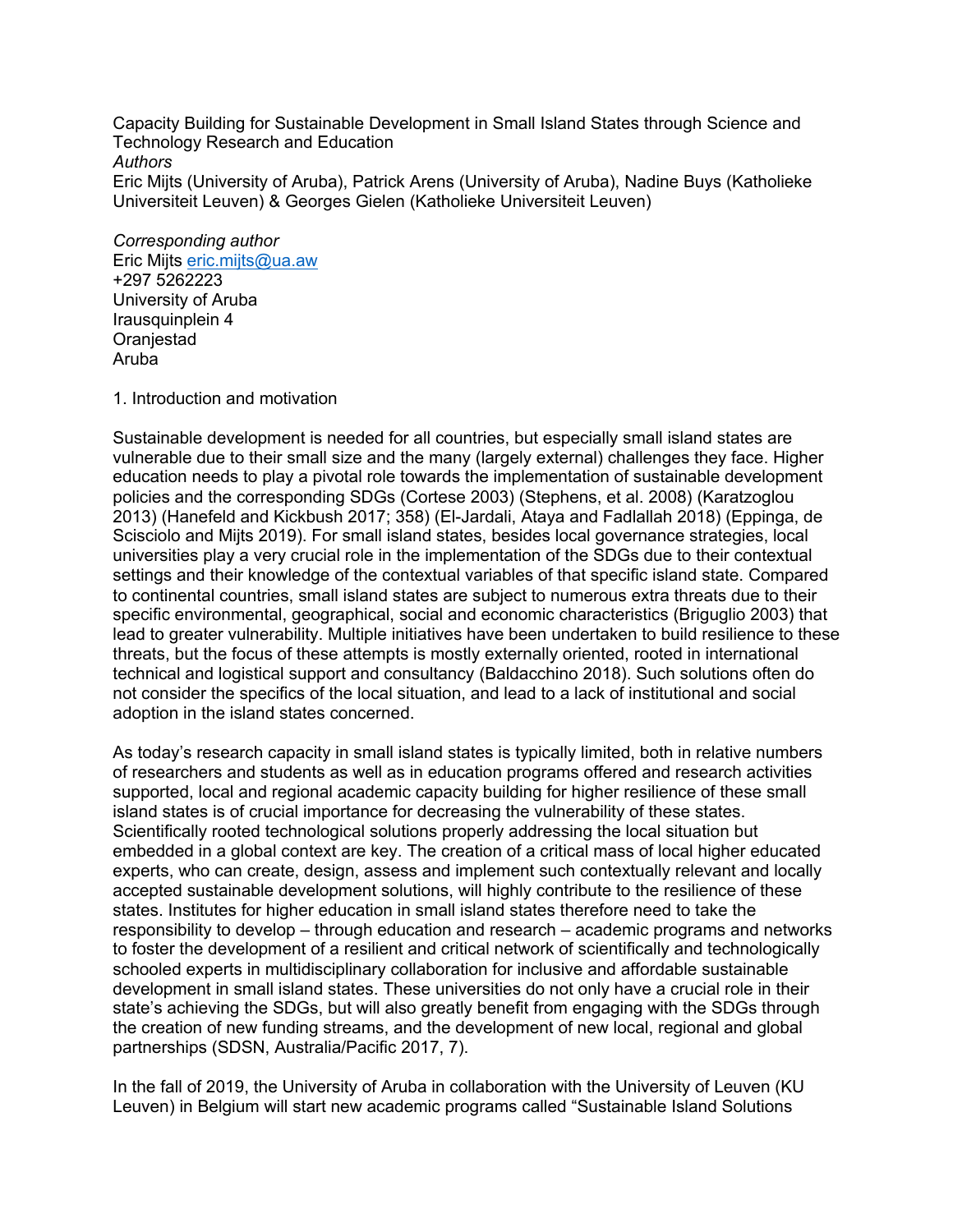through Science, Technology, Engineering and Mathematics" (SISSTEM). The start of these programs is funded by a project grant from the 11th European Development Fund with a focus on SDGs 7, 11 and 17. The SISSTEM project will start with a new Bachelor of Science program and 12 PhD projects, as well as the establishment of a research and services center, followed later on by a Master of Science program (Government of Aruba 2019). The research-based education programs stimulate the development of a critical mass of academic experts in a wide variety of fields that can address the vulnerabilities and developmental needs of small island states from an internal perspective, as well as contextualize solutions and create new industries in small island states. Note that Aruba is an obvious test case, but the education's focus extends to small island states in general.

In this contribution, the authors will present the rationale behind the SISSTEM project, the local and international network partnership development, the model behind the design of the new education programs, as well as the way in which the programs will contribute to capacity building for sustainable development.

## 2. Sustainable development challenges in small island states

Addressing the challenges for sustainable development in small island states can be considered as a litmus test for global sustainable development: if we fail to solve small-scale challenges, how are we going to be able to solve global challenges? On the other hand, the challenges in small island states may require different innovative approaches as - due to scale, isolation, geography, tradition and culture, governance and education - the sustainability challenges in these states all turn out to be wicked problems. These wicked problems, in which economic, environmental, social, ethical and governmental challenges intertwine, can not only be addressed by academic solutions, neither by traditional and mostly foreign consultancy for sustainable development. The traditional approaches typically fail to account for the challenges of geographic scale, local and context-specific expertise and value systems, lack of redundancy and bureaucratic and technical (inter)dependency of these states. These specific characteristics differ from island state to island state, making it clear that not only technically adequate solutions for the wicked problems in small island states need to be developed, but also fundamentally different approaches to the implementation of these solutions. As such, not only a critical mass of technologically and environmentally educated engineers is needed for the sustainable development in small island states, but also the development of a critical mass of social engineers and interdisciplinary schooled politicians is fundamental to the successful further development of small island states. It is, however, unthinkable that small island states would be able to independently develop the expertise and knowledge necessary for sustainable development fully on their own. That is why forging strategic partnerships between island state universities and other research institutes as well as between island state universities and continental universities is key to achieve the targeted objectives.

It is important to discuss here the specific position of small island states in some more detail. The majority of small island states are former colonies, which legitimizes the fact that they are indicated as postcolonial states. Although the use of the term postcolonial may be rejected by those that prefer not to linger in the past, postcolonialism is a present-day concept and a concept of the future that plays a pivotal role in the social fabric and the institutional development of these states. The colonial heritage, including state tradition, institutional and governmental mutual interdependency and also in many cases the use of the colonial heritage language are realities of the present. As such, the postcolonial status of both the former colonizer and the formerly colonized are important factors in understanding processes in these small island states.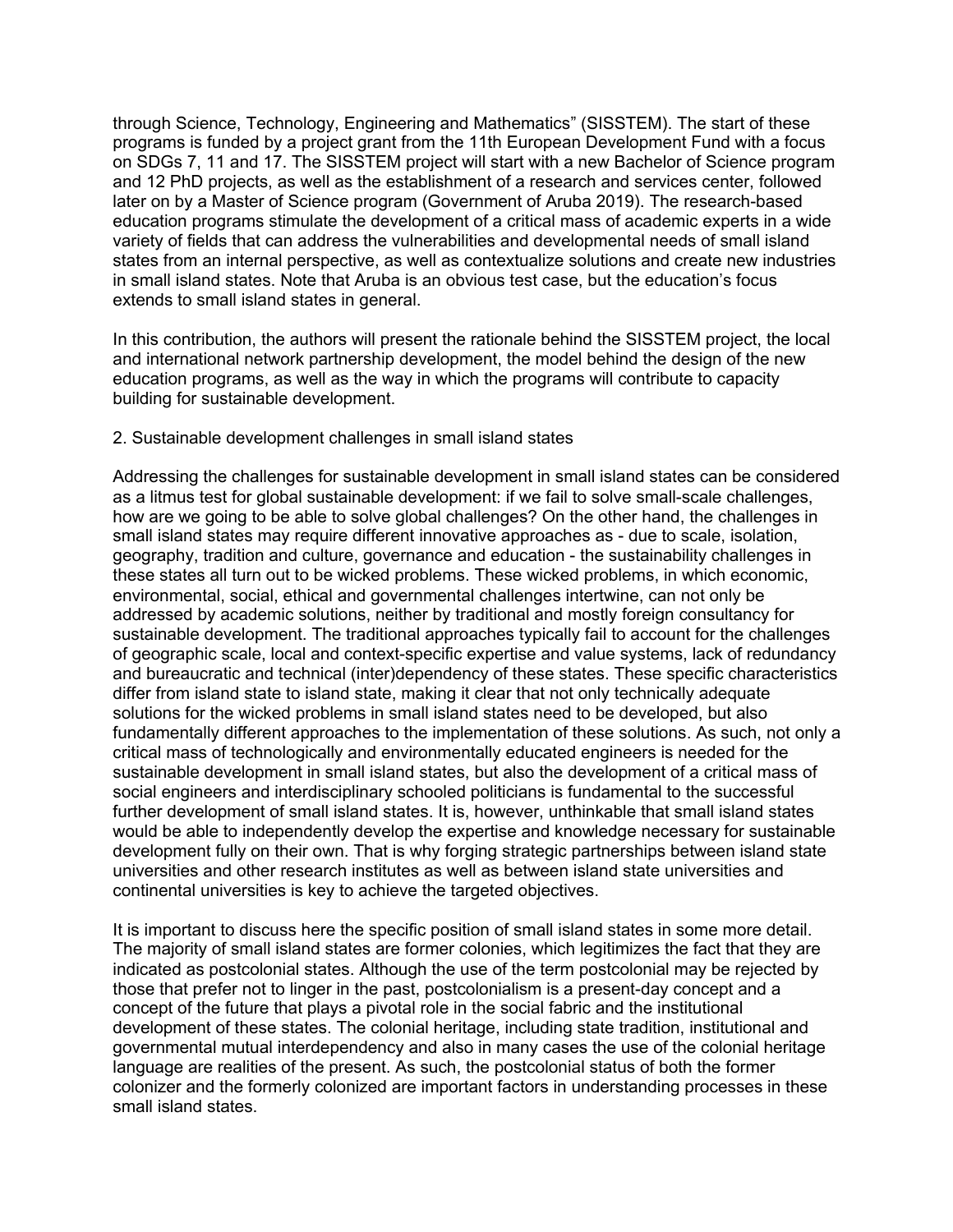The terminology that is commonly used to refer to small island states is SIDS, i.e. Small Island Developing States. This terminology, coined by the United Nations (UN), is criticized as it reinforces the assumption that these states would have a stronger need to develop than other states, and are as such in a stage of being underdeveloped. Therefore, when referring to these states, we prefer to use the terminology of small island states instead of small island developing states – while we are aware that also the concepts of smallness as well as insularity are under debate. The small island states as listed by the UN contain 58 members and associated members, geographically spread over the Pacific, Caribbean, Atlantic, Indian Ocean, Mediterranean and South China sea. Their status ranges from independent nations (e.g. Haiti, Cabo Verde) to subnational semi-sovereign jurisdictions that either form part of an overseas centralized national authority (e.g. Puerto Rico, Guadeloupe) or form part of broader associations (e.g. Aruba, Cayman Islands). Their territories may be insular (e.g. Aruba and Malta), archipelagoes (e.g. Vanuatu, Bahamas), shared insular (e.g. Haiti and Dominican Republic) or peninsular or coastal continental (e.g. Singapore, Belize and Surinam). UN membership or association as a SIDS determines whether a state can be considered to be a small island state or not.

Small island states are studied as a separate category of states as their geographic and demographic characteristics constitute extra challenges for sustainable development (Briguglio, 2003) including challenges for socio-economic development, education and justice. Due to their scale and isolation, the autonomous development and maintenance of contextually situated institutions and policies imposes a relatively high burden on the available resources and personpower of these states. In most postcolonial small island states, this leads to the adoption of institutional structures, policies and practices that have been borrowed from the former colonizer, and to a dependency on external (foreign) consultancy and quality control. This would not be a problem if the conditions of these states would be similar, but that is not the case. Postcolonial power inequality, in combination with differences in scale, isolation, demographic characteristics, norms and values, religious backgrounds, and geological and climatological vulnerabilities are some of the differences which determine that the structures, policies and practices adopted from the former colonizers do not fit the postcolonial societies in which they are being applied. These factors have a fundamental influence on the extent of community involvement in sustainable development processes and the way in which communities take responsibility in any processes of change.

A number of challenges have been recognized as being most urgent for small island states: these include energy efficiency, waste management, water management, biodiversity, food security as well as social cohesion, poverty eradication and labor productivity, as well as sound governmental and economic frameworks (Commonwealth Secretariat 2004) (UNDESA 2012) (Gomes 2014) (Connell, et al. 2019). Following the SIDS Accelerated Modalities of Action (SAMOA) pathway strategy, many small-scale initiatives have been developed locally in Aruba to address these needs, including the UN Center of Excellence for Sustainable Development in SIDS, the Aruban SDG committee and the Aruban government's innovation center FUTURA. These initiatives are now complemented by the new SISSTEM project.

3. The academic "Sustainable Island Solutions through STEM" (SISSTEM) project in Aruba

The SISSTEM project structure focusing on Sustainable Island Solutions through Science, Technology, Engineering and Mathematics (STEM) consists of 4 pillars: a bachelor program, a master program, a PhD program and a research and development center. The project starts in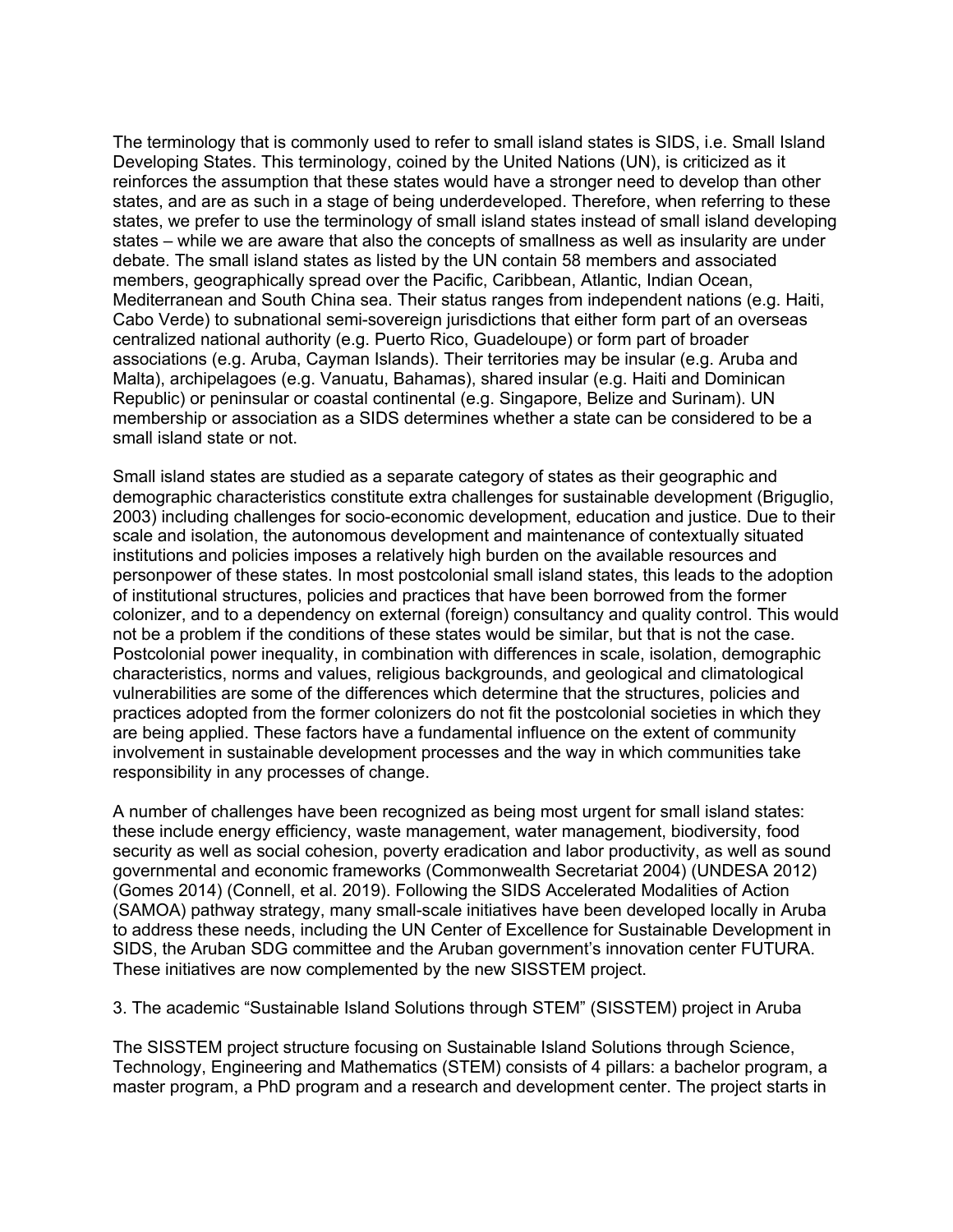August 2019, and is implemented at the University of Aruba in collaboration with the University of Leuven (KU Leuven). Each project component is elaborated on in the following bullets.

- The 3-year Bachelor of Science (BSc) program in Sustainable Engineering and Technology starting in 2019-2020 consists of a 180-European credit curriculum that combines a thorough and broad foundation in STEM theory with applied focus and practice on sustainable development in small island states. After a common 1.5-year baseline education in mathematics, statistics, physics, biology, chemistry, informatics, geosciences, environmental sciences, bio-economics and materials engineering, the students then specialize in either 1) Bio-environmental Engineering, 2) Informatics and Data Science, or 3) Technology and Engineering. The first group of SISSTEM bachelors is planned to graduate in mid 2022. The BSc degree obtained will facilitate access to academic master programs in a wide range of STEM and sustainability studies, including of course the multidisciplinary SISSTEM master program.
- The Master of Science (MSc) program in Sustainable Island Solutions will be a multidisciplinary 60-European credit program that prepares students for the development of sustainable solutions for complex challenges in small island states in which perspectives and collaborations between disciplines are embraced and encouraged to achieve maximum effectivity and integration. For students wanting to enter the program but with insufficient academic background in the relevant disciplines, a 30-European credit entry program will be offered.
- The PhD program and a Research & Development Center are established at the University of Aruba. As part of the SISSTEM project, 12 PhD candidates will carry out research projects on selected sustainable development needs in small island states. These projects will be supervised by KU Leuven professors in the field and will therefore leverage the wide expertise available in Leuven, while focusing on the small island context of Aruba and beyond. PhD topics include for example studies on engineering for sustainability, methods for sustainable agriculture in small island states, bio-active characteristics of plant species, solutions for waste management, marine fish populations, urbanization and land use, governance of sustainability as well as the development of methods for the separation of valuable elements from reverse osmosis brines.
- The Research & Development Center will not only facilitate academic research, but will also focus on contract research and consultancy for both the private and public sectors in small island states. A Triple-Helix Platform for continued co-operation between public, private and university partners will complement the R&D Center, together with the development of an ICT platform, including the necessary IT infrastructure as well as human infrastructure to share research and education outputs.

The SISSTEM project serves multiple goals as part of a key development strategy towards achieving the sustainable development goals in Aruba and beyond :

• Offering new education in STEM resulting in increased program options at the University of Aruba (UA). Currently, UA offers 9 bachelor and master programs, the majority of which are in the social sciences. Expanding into the STEM field with this new SISSTEM program allows a new type of students to obtain their degree(s) locally/regionally,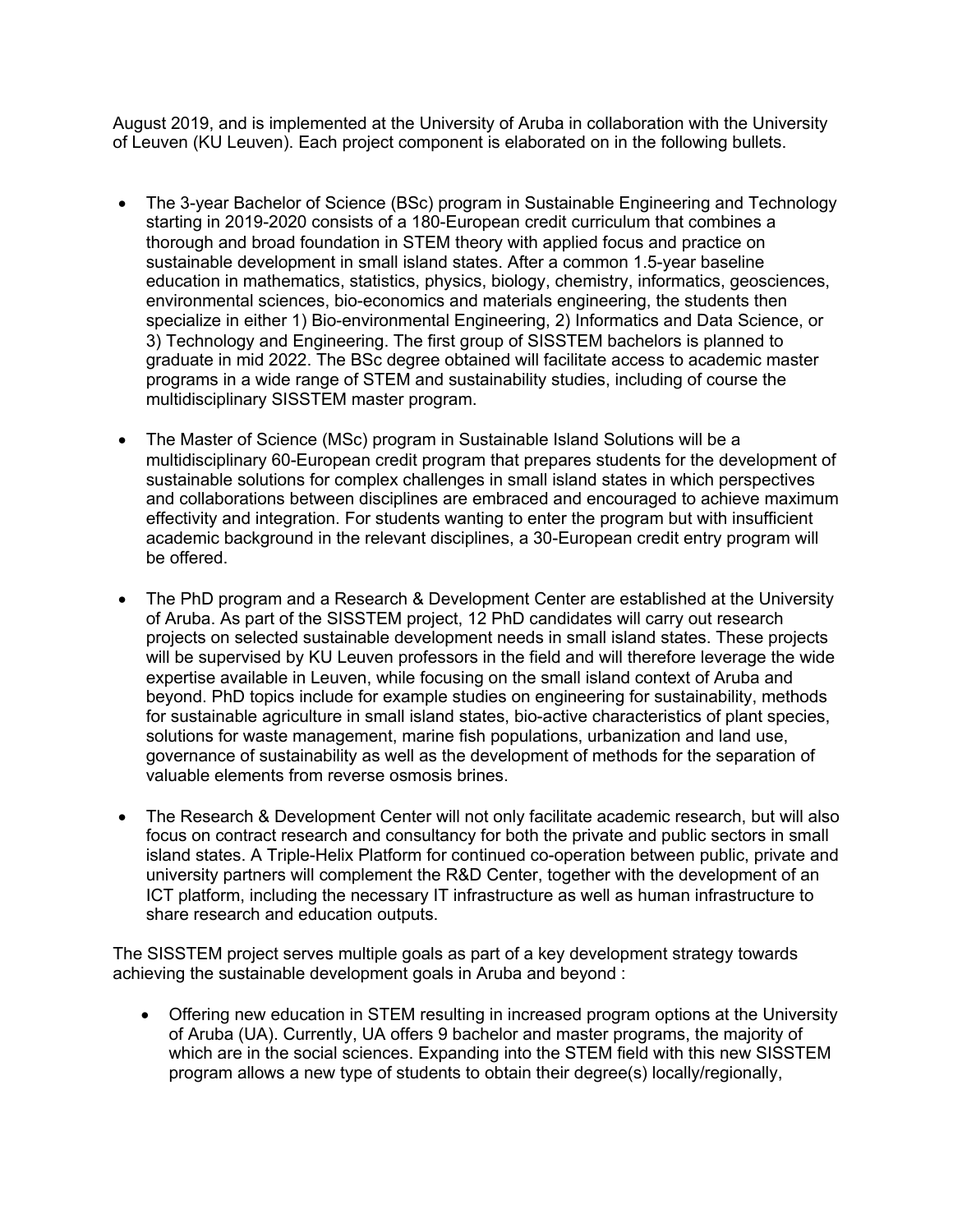therefore diminishing the likelihood of brain drain in this area that is essential to achieve sustainable development.

- The creation of a STEM knowledge base through academically educated experts: Aruba has identified a need for more skilled people to work in sustainability-related issues, specific to small islands. Both the public and the private sector have expressed the demand for more people trained in STEM-related subjects, with the necessary expertise to develop and implement projects related to innovative biotechnologies, renewable resources and energy, adaptation and mitigation to climate change, etc. Currently, graduates from secondary education in Aruba do not have any education offering in sciences, engineering and technology at the University of Aruba. This gap entails that students who want to pursue a career in these sectors need to seek higher education outside the territory and, most often, they choose educational offerings outside the Caribbean and then do not return to the region. Obviously, this limits the availability of sustainability and green-growth oriented experts on the job market in small island states such as Aruba.
- The development of research capacity and products: through the establishment of a research center, publications, certificate programs and other research outcomes (such as patents) in the field of sustainability will be delivered. Increased contact between the different actors will enable a quicker and more effective uptake of research results into policy or innovation activities in Aruba and in the region.
- The development of STEM services to society and industry: organizing lectures to the general public and/or specific target groups, short courses and workshops aimed at professionals, cooperation in research and development with industry partners, applied research and consultancy among others are but a fraction of the possible services that SISSTEM students and staff can contribute to society and industry in Aruba and in the region.
- Increased UA positioning in the Aruban society: through the research center, the applied research and advisory possibilities, the UA will become a viable option to industry and government for the procurement of such services, enhancing the knowledge and expertise position of the UA in these matters.
- Expanded network: the availability of the SISSTEM educational and research offering will increase the attention on Aruba as a destination for related research. Through consortium agreements with partners, the Erasmus Mundus program or mobility flows between EU and non-EU regions in STEM-related research, as well as collaboration with international partners (such as KU Leuven, Oregon State University, the University of the West Indies, and the development of partnerships with Latin American institutes), the UA will ensure that students and researchers will be enabled to further develop their networks in the Caribbean region, in North and South America, as well as in Europe.
- The Government of Aruba's education and research and innovation policy: in collaboration with UNESCO, the Government of Aruba has prepared a National Education Plan 2018-2030, which reflects the integration of STEM fields especially at the secondary and technical vocational education levels. Additionally, the Government has produced a number of policy documents specifically on sustainable development, e.g. "Green Gateway", "Creation of Sustainable Prosperity in Aruba", and "2020 Vision Green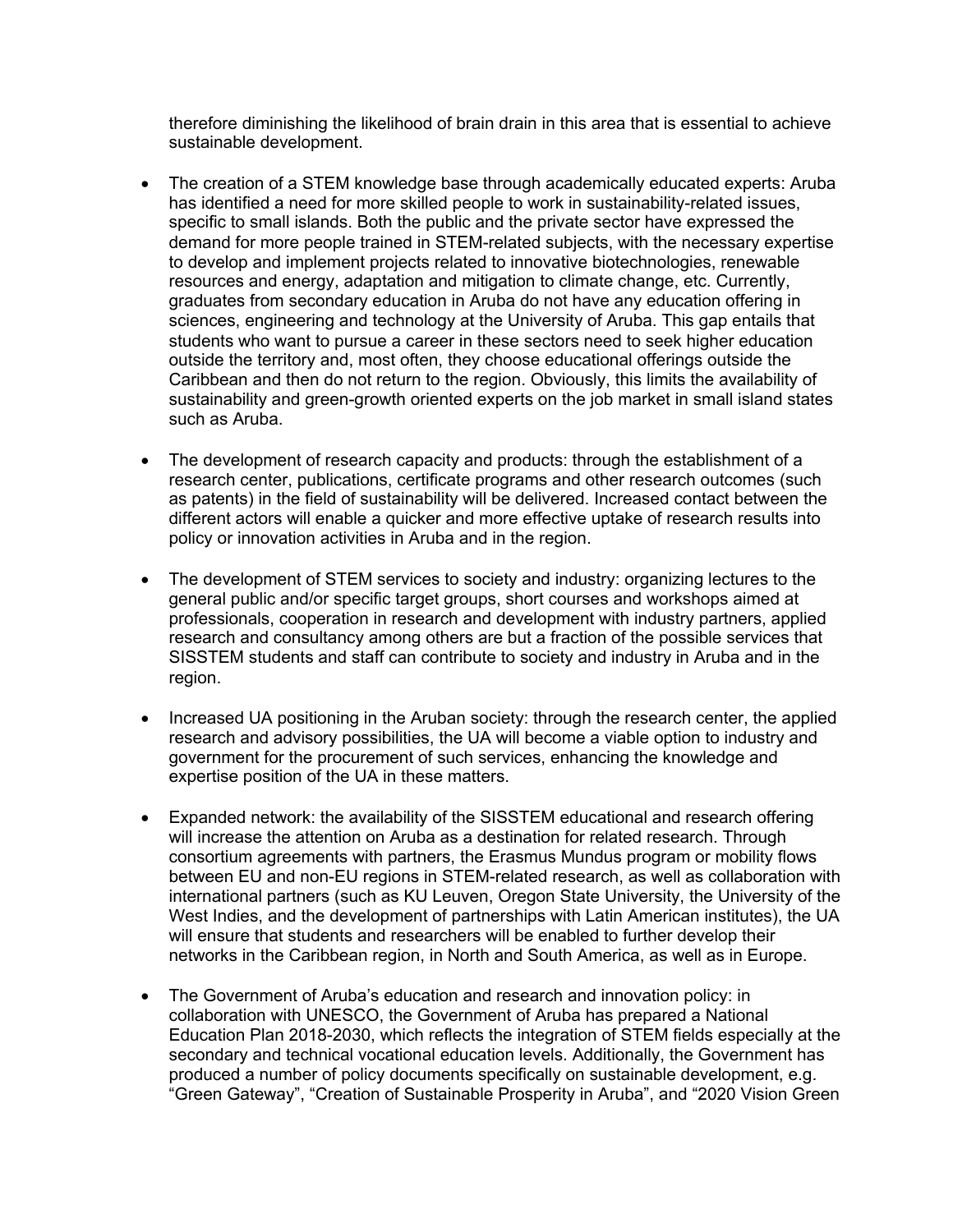Deck Aruba" from January 2017. The Government is a strong advocate of Sustainable Development and the UN Agenda 2030. A multisector National Commission for the implementation of the SDGs has been established and is working in close collaboration with the United Nations Development Program, the Economic Commission for Latin America and the Caribbean (ECLAC) and the University of Aruba (UA). The SISSTEM project has been identified as an important element in achieving the SDGs. In this respect, the Government is a strong promoter of the SISSTEM and green-economy practices both at national and international levels to create a center of excellence to support sustainability best practices for small island states.

• The contribution to the achievement of SDGs in SI(D)S: The program will contribute to the achievement of multiple SDGs at the scale of Aruba as a small island state, and the SISSTEM project as such serves as a global example for sustainable development in small island states. Both the research output and the output in expert students will build an expertise and knowledge base that will address developmental challenges and wicked sustainability problems in small island states in fundamentally novel ways.

## 4. Conclusions

Following this approach of capacity building through an academic education and research program offering for sustainable development, universities in small island states can and have to play a pivotal role in addressing the sustainability issues at hand in small island states. The SISSTEM project at the University of Aruba, being established in collaboration with the University of Leuven, is an example of such capacity building. The academic bachelor and master program offering will focus on multidisciplinary engineering and technology education for sustainable development in small island states, rooted on a solid scientific baseline and on academic sustainability research.

In addition, it is important to forge island-to-island and island-to-continent academic institutional partnerships for sustainable development in small island states. These partnerships are mutually beneficial. While the island-to-island partnerships support the mutual development of institutional expertise in the development of contextually adequate approaches to sustainable development, the small island states institutions can root the development of their research and education in continental, often more traditional approaches, and can at the same time also be a valuable partner for continental universities in contextualizing innovative research and further development perspectives on adequate practices for the advancement of the SDGs. The Aruban SISSTEM program aims to do exactly that: forge south-south and south-north mutually beneficial academic networks for the sustainability development in small island states.

## **Bibliography**

- Baldacchino, Godfrey. 2018. *The Routledge International Handbook of Island Studies.* Oxon/New York: Routledge.
- Briguglio, Lino. 2003. "The Vulnerability Index and Small Island Developing States: A Review of Conceptual and Methodological Issues." *AIMS Regional Preparatory Meeting on the Ten Year Review of the Barbados Programme of Action.*
- Commonwealth Secretariat. 2004. "Report on the international workshop on economic vulnerability and resilience of small island states." Malta.
- Connell, John, Kristen Lowitt, Arlette Saint Ville, and Gordon Hickey. 2019. "Food Security and Sovereignty in Small Island Developing States: Contemporary Crises and Challenges."